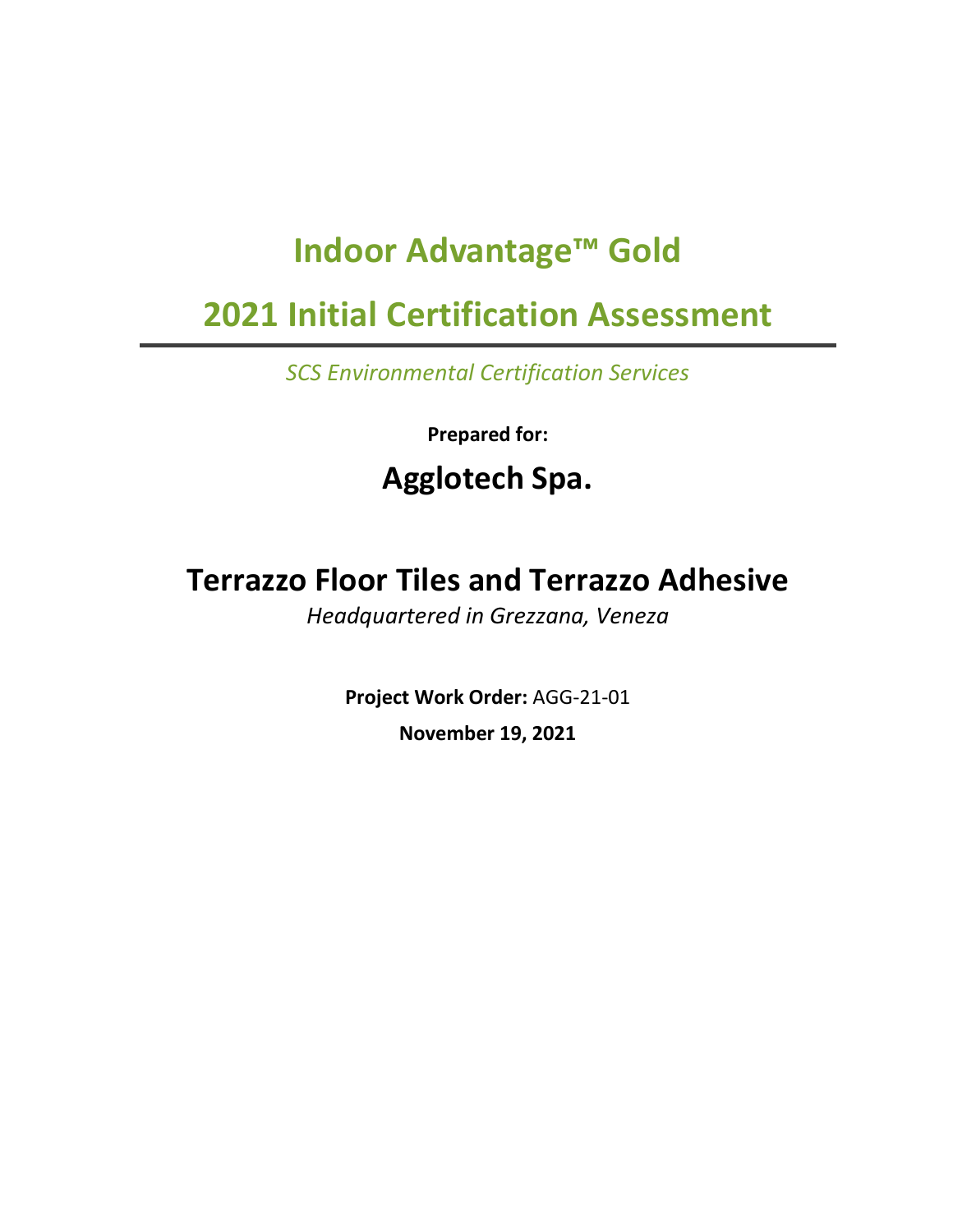## **Indoor Advantage™ Gold Initial Certification Assessment**

SCS Global Services, Environmental Certification Services completed a renewal Indoor Advantage™ Gold certification assessment of Agglotech Spa's Terrazzo Floor Tiles and Terrazzo Adhesive products manufactured in Italy. The lead auditor has completed a full assessment of the quality management assessment of each manufacturing site and product emissions review to determine conformance to SCS EC 10.3 - 2014 Indoor Air Quality Performance Standard and CA 01350 (CDPH/EHLB Standard Method v1.2-2017, effective January, 2017). The results of the assessment are included within this assessment report.

This certification assessment has been completed in accordance with SCS' quality management system, ISO 19011 standard auditing practices, ISO 17065 and has been approved by the program manager. If there is a disagreement with the certification decision, please contact the lead auditor directly.

| <b>AUDITOR INFORMATION</b>          |                                                                                                  |      |                   |  |  |
|-------------------------------------|--------------------------------------------------------------------------------------------------|------|-------------------|--|--|
| <b>Lead Auditor Name</b>            | Rob Emelander, Senior Technical Associate<br>remelander@scsglobalservices.com<br>+1.616.502.6090 |      | November 19, 2021 |  |  |
| <b>SCS FINAL REVIEWER SIGNATURE</b> |                                                                                                  |      |                   |  |  |
| SCS Reviewer Name, Title            |                                                                                                  |      |                   |  |  |
| Signature                           |                                                                                                  | Date | November 19, 2021 |  |  |

## **Authorized Signatures**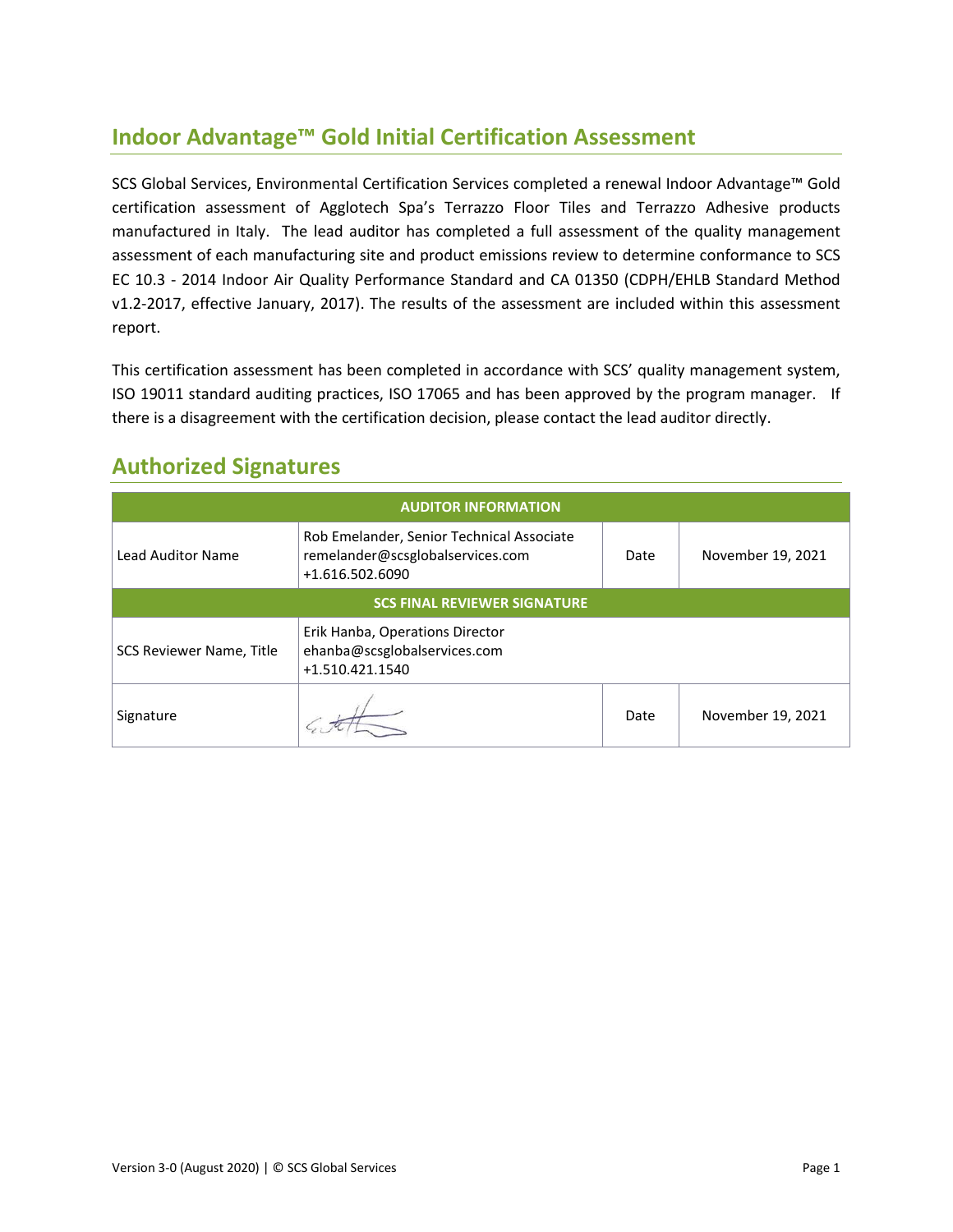### **Executive Summary**

#### **Assessment Scope**

Agglotech Spa's Terrazzo Floor Tiles and Terrazzo Adhesive assessment scope is detailed in the work order AGG-21-01.

## **Quality Management System Review**

The table below includes a review of the manufacturer's quality management system in accordance to SCS EC10.3-2014. Table is applicable to all sites within the assessment scope.

| <b>REQUIREMENT</b>                                                                                        | <b>SUPPORTING DOCUMENTATION</b>                               | <b>AUDITOR KEY FINDINGS</b>                 | <b>CONFORMANCE</b><br><b>ISSUE</b>                              |
|-----------------------------------------------------------------------------------------------------------|---------------------------------------------------------------|---------------------------------------------|-----------------------------------------------------------------|
| <b>QMS Certification</b><br>Valid ISO 9001 or third party certification<br>was submitted (Not Required)   | No ISO 9001 certification<br>N/A<br>information was provided. |                                             | $\boxtimes$ No issue<br><b>OFI</b><br> NIR<br>NCR               |
| <b>Production Flow Chart / Process</b><br><b>Description</b><br>[Reference: SCS-EC10.3-2014-Section 6.5]  | traduzione inglese descrizione<br>produzione 2020.pdf         | Requirement met.                            | $\boxtimes$ No issue<br><b>OFI</b><br><b>NIR</b><br><b>INCR</b> |
| <b>Corrective/Preventative Action</b><br>Procedure<br>[Reference: SCS-EC10.3-2014-Section 6.5]            | traduzione inglese descrizione<br>produzione 2020.pdf         | Supporting document<br>sufficient.          | $\times$ No issue<br><b>OFI</b><br><b>INIR</b><br>NCR           |
| <b>Product Line Identification and</b><br><b>Traceability</b><br>[Reference: SCS-EC10.3-2014-Section 6.5] | traduzione inglese descrizione<br>produzione 2020.pdf         | Requirement met.                            |                                                                 |
| <b>Disclosure of Product Variability</b><br>[Reference: SCS-EC10.3-2014-Section 6.5]                      | N/A                                                           | No variability information was<br>provided. | $\boxtimes$ No issue<br><b>OFI</b><br><b>INIR</b><br><b>NCR</b> |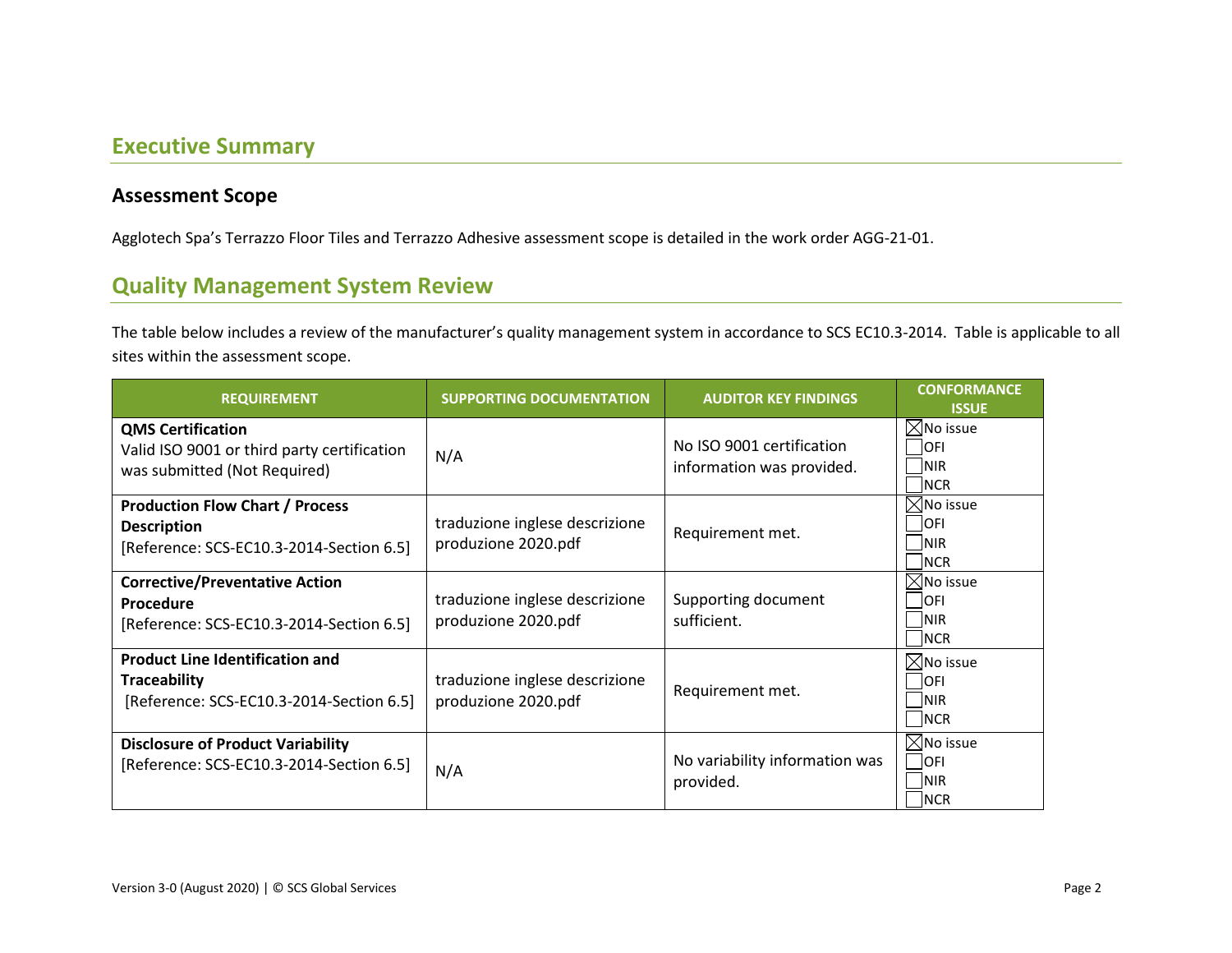## **Certification Assessment Results**

The following tables provide a progressive review on how products were selected to represent the emission profile for the product category, actual emissions results, and overall product certification results.

### **PRODUCT TESTING SAMPLE SELECTION**

The following product sample selection is based on the product formulations, ingredients/materials, production processes and known production variability.

| <b>PRODUCT CATEGORY</b> | <b>PRODUCT LINE</b>     | <b>SUPPORTING DOCUMENTATION</b> | <b>AUDITOR RATIONALE</b>                         |
|-------------------------|-------------------------|---------------------------------|--------------------------------------------------|
| <b>Floor Tiles</b>      | Agglotech Architectural | Agglotech_2021                  | Agglotech Architectural Terrazzo is the only     |
|                         | Terrazzo                | IAQ DRF client.xls              | product in this category.                        |
| <b>Adhesives</b>        |                         | AGGLOTECH scheda                | Agglofix S2 is the only product certified in the |
|                         | Agglofix S2             | tecnica colla EN.pdf            | Adhesives category.                              |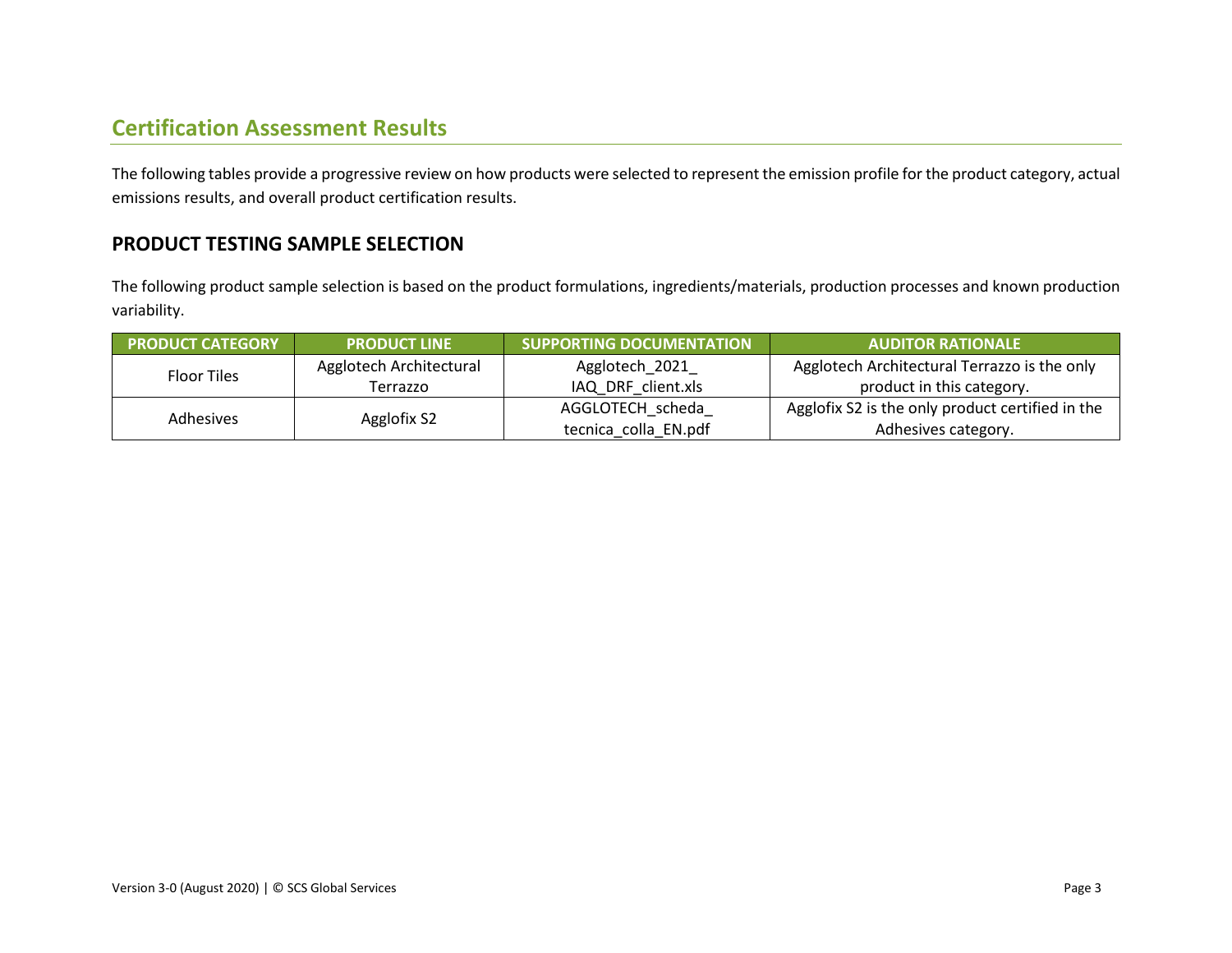### **PRODUCT EMISSIONS RESULTS**

The tables below summarize the product emissions results by Terrazzo Floor Tiles and Terrazzo Adhesives for the individual volatile organic compounds (VOCs) tested for compliance to CA Specification 01350 (CDPH/EHLB Standard Method v1.2-2017, effective January, 2017) private office, school classroom, and single-family residence parameters when modeled as Flooring.

#### **Terrazzo Floor Tiles**

| <b>PRODUCT LINE</b> | <b>REPORT #/DATE</b> | <b>CREL VOCs</b> | EF<br>$(ug/m2-$<br>h) at 96-<br><b>hrs</b> | Private<br>Office*<br><b>Results</b> | <b>School</b><br>Classroom**<br><b>Results</b> | Single-Family<br>Residence***<br><b>Results</b> | <b>TVOC Range,</b><br>$0.5mg/m3$ or<br>less |
|---------------------|----------------------|------------------|--------------------------------------------|--------------------------------------|------------------------------------------------|-------------------------------------------------|---------------------------------------------|
|                     | 56661-001-L          | Formaldehyde     | 4.6                                        | <b>PASS</b>                          | <b>PASS</b>                                    | <b>PASS</b>                                     |                                             |
| Agglotech Terrazzo  | October 12, 2021     | TVOC             | 160.00                                     |                                      |                                                |                                                 | <b>TRUE</b>                                 |

#### **Terrazzo Adhesive**

| <b>PRODUCT LINE</b> | <b>REPORT #/DATE</b> | <b>CREL VOCS</b> | -EF<br>$(ug/m2-$<br>h) at 96-<br>hrs | Private<br>Office*<br><b>Results</b> | <b>School</b><br>Classroom**<br><b>Results</b> | Single-Family<br>Residence***<br><b>Results</b> | <b>TVOC Range,</b><br>$0.5mg/m3$ or<br><b>less</b> |
|---------------------|----------------------|------------------|--------------------------------------|--------------------------------------|------------------------------------------------|-------------------------------------------------|----------------------------------------------------|
|                     | 56661-001-L          | Formaldehyde     |                                      | <b>PASS</b>                          | <b>PASS</b>                                    | <b>PASS</b>                                     |                                                    |
| Agglofix S2         | October 12, 2021     | TVOC             | 20.00                                |                                      |                                                |                                                 | <b>TRUE</b>                                        |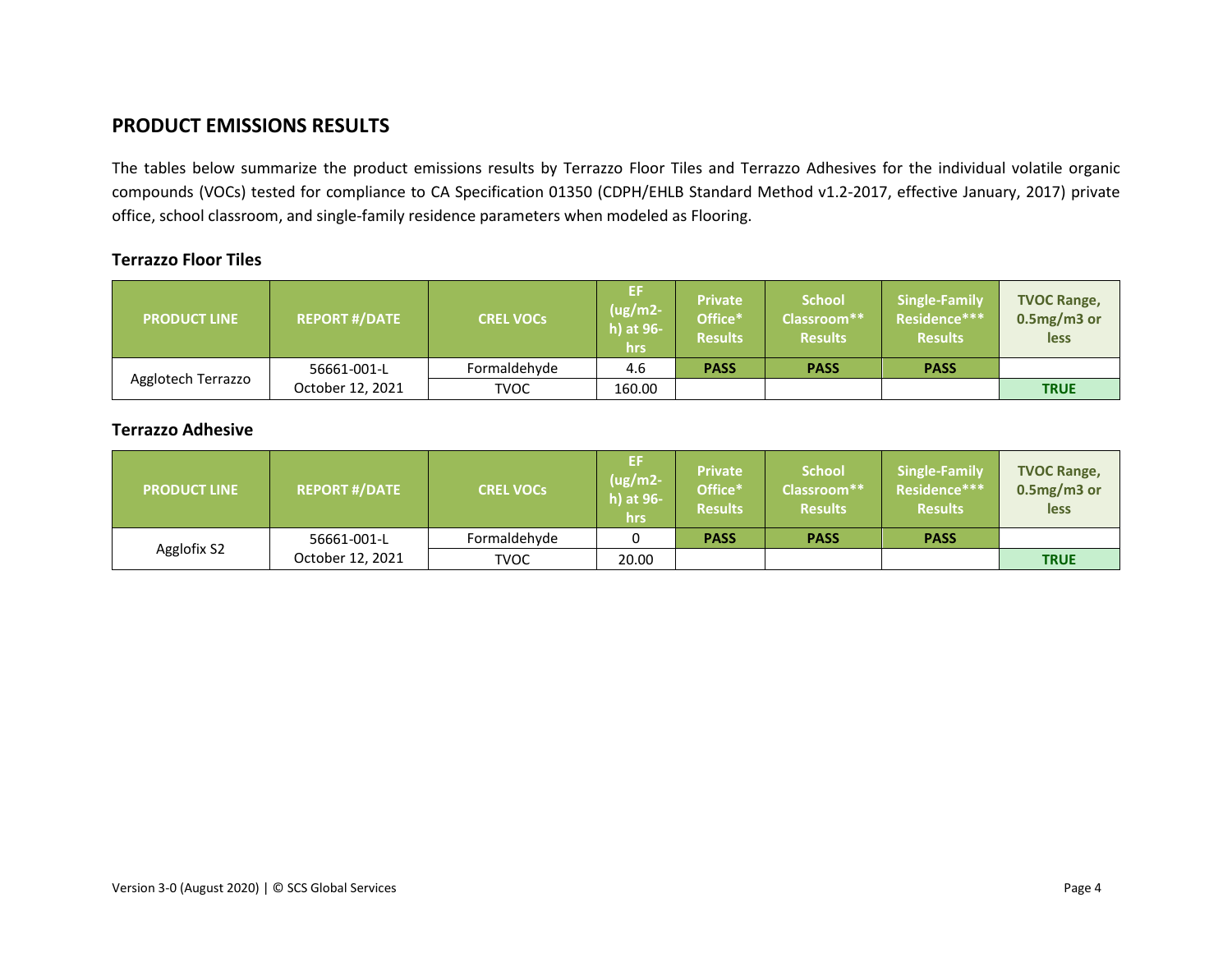## **Lab Testing Requirements**

The table below is a checklist of the standard requirements for product testing and report results according to CA 01350 (Standard Method v1.2) and SCS EC10.3-2014.

|                | <b>REQUIREMENT</b>                                     | <b>SUPPORTING</b><br><b>DOCUMENTATION</b> | <b>AUDITOR KEY FINDINGS</b> | <b>ASSESSMENT</b><br><b>RESULT</b> |
|----------------|--------------------------------------------------------|-------------------------------------------|-----------------------------|------------------------------------|
| $\mathbf{1}$   | Laboratory is a qualified ISO 17025 certified          |                                           |                             | $\boxtimes$ No Issues              |
|                | laboratory.                                            | 56661.A001.pdf                            | Eco-INSTITUT is an SCS      | <b>NCR</b>                         |
|                | [Reference: SCS-EC10.3-2014-Section 6.3.2]             | 56661.A002.pdf                            | approved laboratory.        | <b>NIR</b>                         |
|                |                                                        |                                           |                             | OFI                                |
| $\overline{2}$ | The manufacturer has submitted results in              |                                           |                             | $\boxtimes$ No Issues              |
|                | accordance with CDPH/EHLB/Standard Method V1.2         | 56661.A001.pdf                            | Requirement met.            | <b>NCR</b>                         |
|                | (January 2017),                                        | 56661.A002.pdf                            |                             | <b>NIR</b>                         |
|                | [Reference: SCS-EC10.3-2014-Section 6.3.3]             |                                           |                             | OFI                                |
| 3              | Samples for testing are selected by a SCS auditor or a |                                           |                             | $\boxtimes$ No Issues              |
|                | person authorized by SCS.                              | Agglotech Initial Sample                  | Sample plan created by SCS  | <b>NCR</b>                         |
|                | [Reference: SCS-EC10.3-2014-Section 6.2]               | Plan.msg                                  | lead auditor.               | <b>NIR</b>                         |
|                |                                                        |                                           |                             | OFI                                |
| 4              | The samples are selected from a production lot that    |                                           |                             | $\boxtimes$ No Issues              |
|                | is representative of the processes and quality the     | 56661.A001.pdf                            | Requirement met.            | <b>NCR</b>                         |
|                | manufacturer intends to present to the market.         | 56661.A002.pdf                            |                             | <b>NIR</b>                         |
|                | [Reference: SCS-EC10.3-2014-Section 6.2]               |                                           |                             | OFI.                               |
| 5              | Manufacturer has submitted their nominations for       | Agglotech_2021_                           |                             | $\boxtimes$ No Issues              |
|                | test groups and worst case models accompanied by       | IAQ_DRF_client.xls                        |                             | <b>NCR</b>                         |
|                | supportive data in the form of calculations, test      |                                           | Requirement met.            | <b>NIR</b>                         |
|                | results, formulations, and written explanation.        | AGGLOTECH_scheda_                         |                             | OFI                                |
|                | [Reference: SCS-EC10.3-2014-Section 6.2]               | tecnica_colla_EN.pdf                      |                             |                                    |
| 6              | Samples submitted to the laboratory are in             |                                           |                             | $\boxtimes$ No Issues              |
|                | conformance with CDPH/EHLB/Standard Method             | 56661.A001.pdf                            | Requirement met.            | <b>NCR</b>                         |
|                | V1.2 (January 2017), Section 2.                        | 56661.A002.pdf                            |                             | NIR                                |
|                | [Reference: SCS-EC10.3-2014-Section 6.2]               |                                           |                             | <b>OFI</b>                         |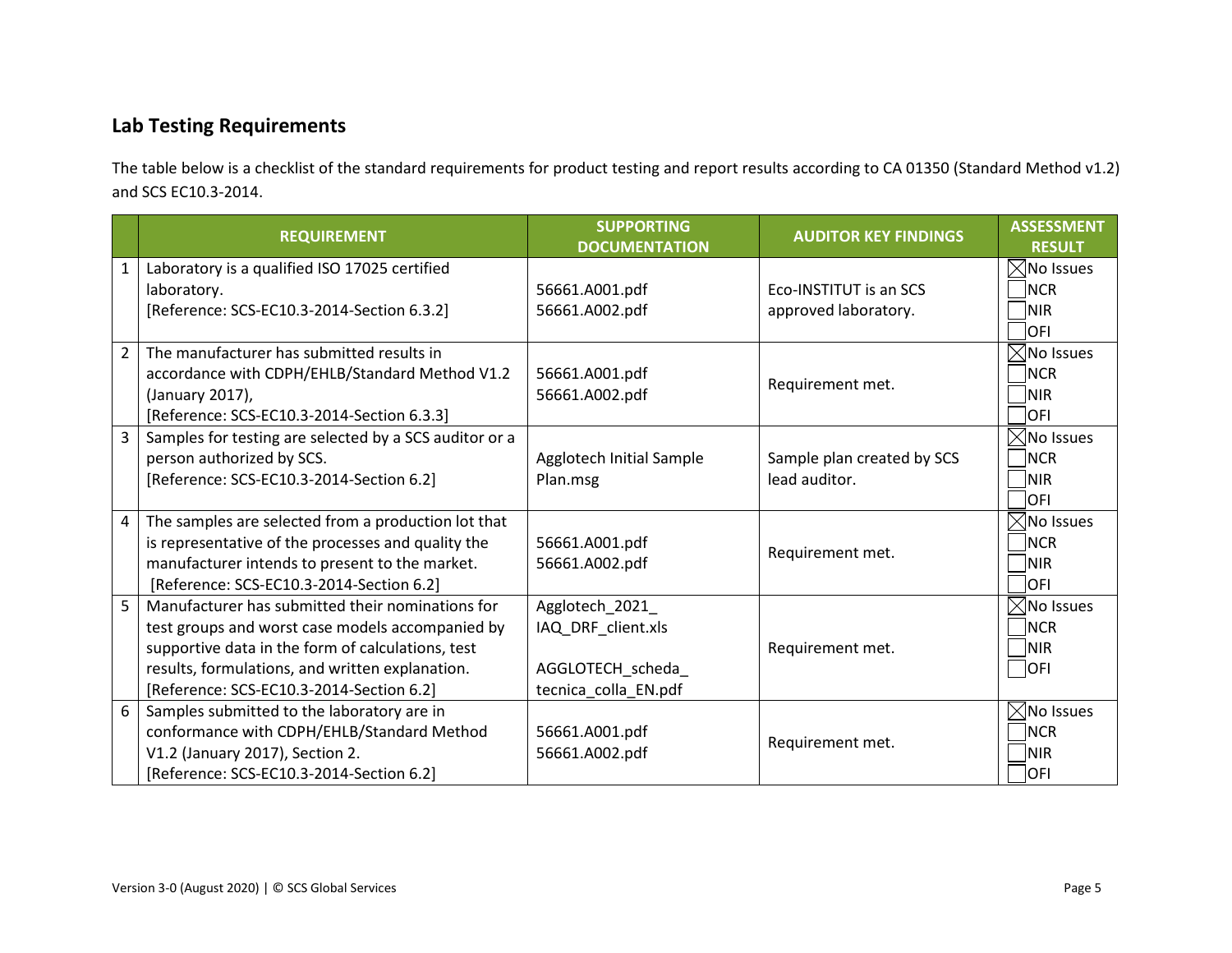## **Indoor Air Quality Certification Summary**

The following table details the conformance for products that have met Indoor Advantage™ Gold product certification requirements. Products that have met Indoor Advantage™ Gold certification also comply with the following criteria: Collaborative for High Performance Schools (CHPS) 2009 Criteria, EQ2.2.3; and USGBC LEED 2009 and V4 criteria for low emitting materials (Furniture).

| <b>CERTIFICATE</b><br><b>NUMBER</b> | <b>PRODUCT</b><br><b>CATEGORY</b> | <b>CERTIFICATE</b><br><b>CHANGES</b>            | <b>CONFORMANCE</b>                                                                                                                                                                                                                                                                                                                                                                                                                                                                                                                                                                                                                                                       | <b>QUALIFICATIONS</b> |
|-------------------------------------|-----------------------------------|-------------------------------------------------|--------------------------------------------------------------------------------------------------------------------------------------------------------------------------------------------------------------------------------------------------------------------------------------------------------------------------------------------------------------------------------------------------------------------------------------------------------------------------------------------------------------------------------------------------------------------------------------------------------------------------------------------------------------------------|-----------------------|
| SCS-IAQ-07445                       | Terrazzo<br><b>Floor Tiles</b>    | (Add)<br>Agglotech<br>Architectural<br>Terrazzo | Indoor Advantage™ Gold Indoor Air Quality Certified to SCS-EC10.3-2014 v4.0<br>Conforms to the CDPH/EHLB Standard Method (CA 01350) v1.2-2017 for the<br>school classroom, private office, and single-family residence parameters when<br>modeled as Flooring.<br>Measure Concentration of Total Volatile Organic Compounds (TVOC):<br>0.5mg/m3 or less (in compliance with CDPH/EHLB Standard Method v1.2-<br>2017)                                                                                                                                                                                                                                                     | None                  |
| SCS-IAQ-07446                       | Terrazzo<br>Adhesive              | ( <mark>Add</mark> )<br>Agglofix S2             | Indoor Advantage™ Gold Indoor Air Quality Certified to SCS-EC10.3-2014 v4<br>Conforms to the CDPH/EHLB Standard Method (CA 01350) v1.2-2017 for the<br>school classroom, private office, and single-family residence parameters when<br>modeled as Flooring. Also, conforms to the SCAQMD Rule 1168 - Adhesive<br>and Sealants (January 2005).<br>Average Product Application Amount: 5,000 g/m2.<br>Measured Concentration of Total Volatile Organic Compounds (TVOC): Less<br>than/equal to 0.5 mg/m3 (in compliance with CDPH/EHLB Standard Method<br>$v1.2 - 2017$<br>Methylene Chloride and Perchloroethylene are not intentionally added to<br>certified products. | None                  |

**The certification date range:** November 19, 2021 to November 18, 2022